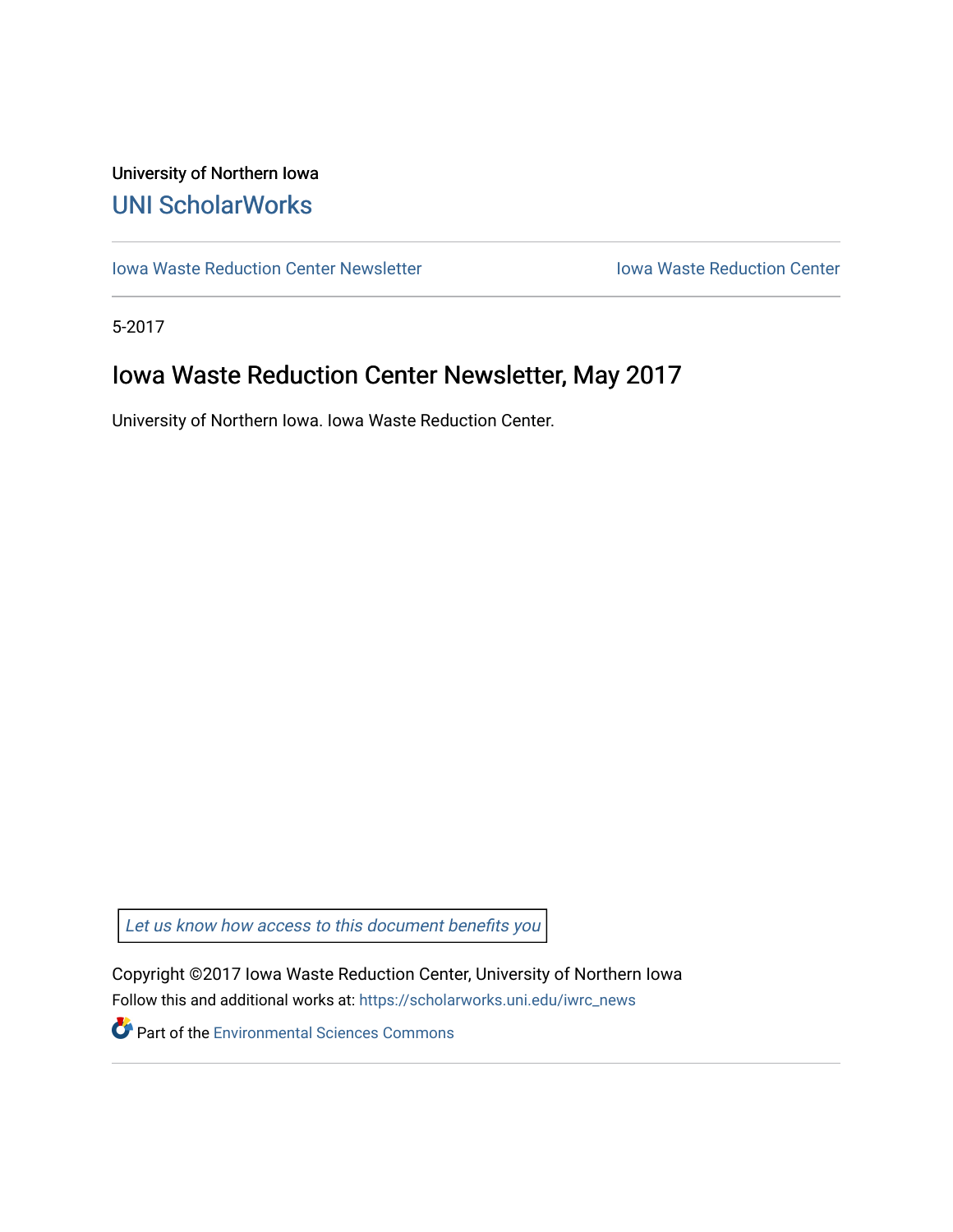#### **May 2017**



#### **MSEI Deadline Approaching**

Don't forget - portable plants and facilities in the central third of Iowa must submit their 2016 MSEI by **May 15, 2017**. IWRC's Iowa Air Emissions Assistance Program has many resources available to help.

- **Tutorials**
- Calculators
- Forms and Instructions
- Checklists
- Links

For more information, visit [iwrc.uni.edu/msei.](http://iwrc.uni.edu/msei)

### **RCRA Changes Go Into Effect This Month**

As a reminder, the Resource Conservation and Recovery Act (RCRA), the law that oversees the proper management of hazardous and non-hazardous solid waste, is seeing some major updates that go into effect on May 30, 2017. A majority of the rules within RCRA are from amendments made in 1984 so this marks the first time in over 30 years that we're seeing major changes that affect our clients. We've highlighted some of the common changes that may affect our clients [here.](https://iwrc.uni.edu/upcoming-rcra-changes-and-how-they%E2%80%99ll-affect-your-business)

Unsure about what you need to do? Give us a call at 319-273-8905 or request a free (for Iowa small businesses with less than 200 employees) On-Site Review through our [contact page.](https://iwrc.uni.edu/contact-us) We'll help to make sure you understand what needs to be done to comply with the new Hazardous Waste Generator Improvements Rule and we can cover any other compliance concerns or questions you have while we're there.



[EPA Compliance Tools & Common Clean Water Act Violations](http://www.iowadnr.gov/Environmental-Protection/Land-Quality/Waste-Planning-Recycling/Pollution-Prevention-P2/P2-Workshops-Conf) May 11 | Ankeny, IA

[School Nutrition Association National Conference](https://iwrc.uni.edu/school-nutrition-association-national-conference) July 9-12 | Atlanta, GA

[Midwest Food Recovery Summit](http://iwrc.uni.edu/foodrecoverysummit) September 6-8 | Des Moines, IA